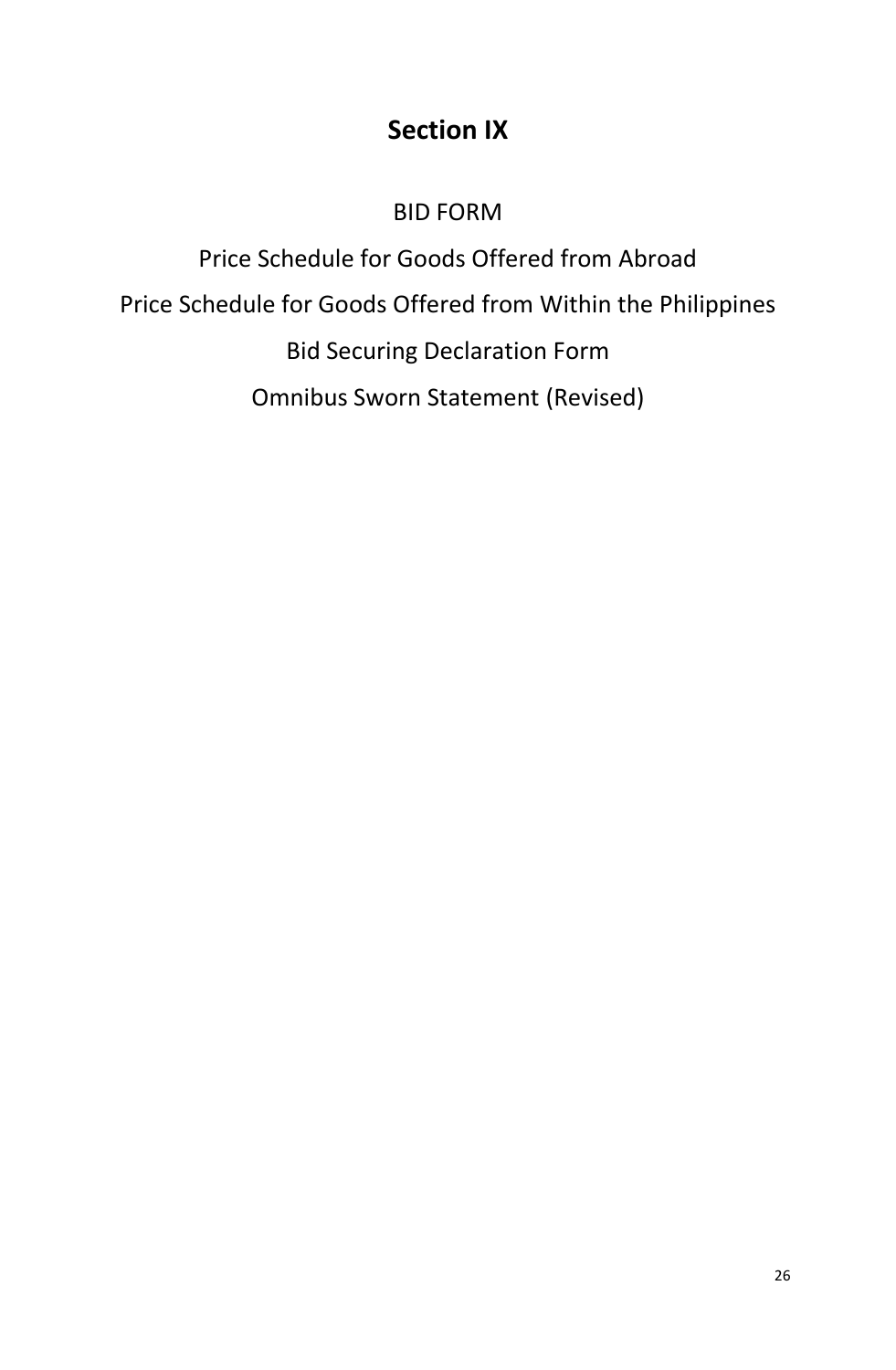Date:  $\Box$ 

Project Identification No.:

To: [name and address of Procuring Entity]

Having examined the Philippine Bidding Documents (PBDs) including the Supplemental or Bid Bulletin Numbers [insert numbers], the receipt of which is hereby duly acknowledged, we, the undersigned, offer to [supply/deliver/perform] [description of the Goods] in conformity with the said PBDs for the sum of [total Bid amount in words and figures] or the total calculated bid price, as evaluated and corrected for computational errors, and other bid modifications in accordance with the Price Schedules attached herewith and made part of this Bid. The total bid price includes the cost of all taxes, such as, but not limited to: [specify the applicable taxes, e.g. (i) value added tax (VAT), (ii) income tax, (iii) local taxes, and (iv) other fiscal levies and duties], which are itemized herein or in the Price Schedules,

If our Bid is accepted, we undertake:

a. to deliver the goods in accordance with the delivery schedule specified in the Schedule of Requirements of the Philippine Bidding Documents (PBDs);

b. to provide a performance security in the form, amounts, and within the times prescribed in the PBDs;

c. to abide by the Bid Validity Period specified in the PBDs and it shall remain binding upon us at any time before the expiration of that period.

[Insert this paragraph if Foreign-Assisted Project with the Development Partner: Commissions or gratuities, if any, paid or to be paid by us to agents relating to this Bid, and to contract execution if we are awarded the contract, are listed below:

Name and address Amount and Purpose of

\_\_\_\_\_\_\_\_\_\_\_\_\_\_\_\_\_\_\_\_\_\_\_\_\_\_\_\_\_\_\_\_\_\_\_\_\_\_\_\_\_\_\_\_\_\_\_\_ \_\_\_\_\_\_\_\_\_\_\_\_\_\_\_\_\_\_\_\_\_\_\_\_\_\_\_\_\_\_\_\_\_\_\_\_\_\_\_\_\_\_\_\_\_\_\_\_ \_\_\_\_\_\_\_\_\_\_\_\_\_\_\_\_\_\_\_\_\_\_\_\_\_\_\_\_\_\_\_\_\_\_\_\_\_\_\_\_\_\_\_\_\_\_\_\_

agent Currency Commission or gratuity

(if none, state "None")]

Until a formal Contract is prepared and executed, this Bid, together with your written acceptance thereof and your Notice of Award, shall be binding upon us.

We understand that you are not bound to accept the Lowest Calculated Bid or any Bid you may receive.

We certify/confirm that we comply with the eligibility requirements pursuant to the PBDs. The undersigned is authorized to submit the bid on behalf of [name of the bidder] as evidenced by the attached [state the written authority].

We acknowledge that failure to sign each and every page of this Bid Form, including the attached Schedule of Prices, shall be a ground for the rejection of our bid.

| Duly authorized to sign the Bid for and behalf of: _____________________________ |  |
|----------------------------------------------------------------------------------|--|
| Date:                                                                            |  |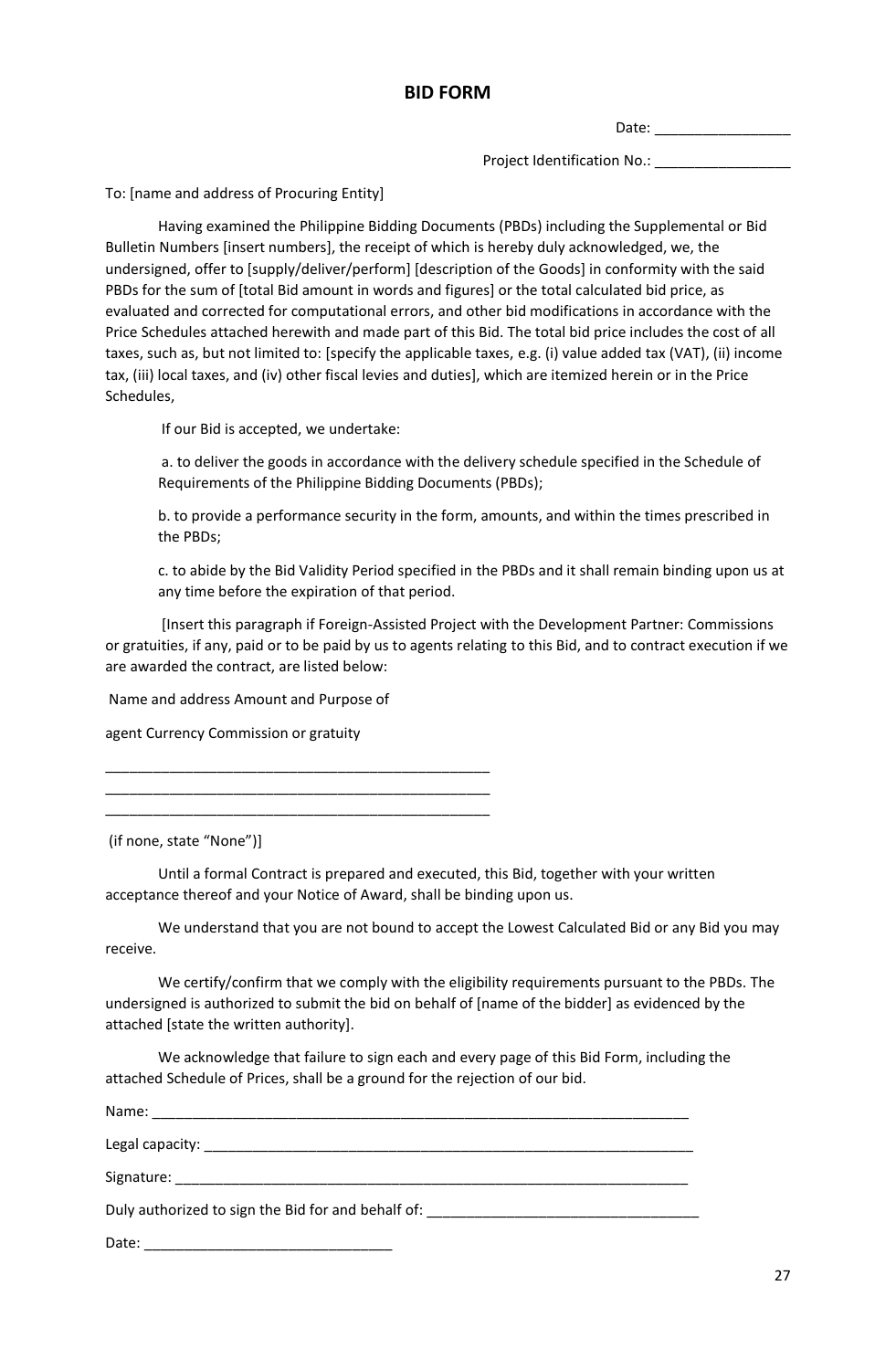## **For Goods Offered from Abroad**

| Name of Bidder | Project ID No. | Page |  |
|----------------|----------------|------|--|
|                |                |      |  |

| 1    | $\overline{2}$ | 3                    | $\overline{4}$ | 5                                                                                                                         | 6                                                                               | 7                                            | 8                                          | 9                                                                            |
|------|----------------|----------------------|----------------|---------------------------------------------------------------------------------------------------------------------------|---------------------------------------------------------------------------------|----------------------------------------------|--------------------------------------------|------------------------------------------------------------------------------|
| Item | Description    | Country<br>of origin | Quantity       | Unit price CIF port of<br>entry (specify port) or<br>CIP named place<br>(specify border point or<br>place of destination) | Total CIF or<br>CIP price per<br>item<br>$\left(\text{col. } 4 \times 5\right)$ | Unit Price<br>Delivered Duty<br>Unpaid (DDU) | Unit price<br>Delivered Duty<br>Paid (DDP) | <b>Total Price</b><br>delivered DDP<br>$\left(\text{col } 4 \times 8\right)$ |
|      |                |                      |                |                                                                                                                           |                                                                                 |                                              |                                            |                                                                              |
|      |                |                      |                |                                                                                                                           |                                                                                 |                                              |                                            |                                                                              |
|      |                |                      |                |                                                                                                                           |                                                                                 |                                              |                                            |                                                                              |
|      |                |                      |                |                                                                                                                           |                                                                                 |                                              |                                            |                                                                              |
|      |                |                      |                |                                                                                                                           |                                                                                 |                                              |                                            |                                                                              |

| Name:                                                                                                                                                                                                                          |  |
|--------------------------------------------------------------------------------------------------------------------------------------------------------------------------------------------------------------------------------|--|
|                                                                                                                                                                                                                                |  |
| Signature: Signature: Signature: Signature: Signature: Signature: Signature: Signature: Signature: Signature: Signature: Signature: Signature: Signature: Signature: Signature: Signature: Signature: Signature: Signature: Si |  |
| Duly authorized to sign the Bid for and behalf of:                                                                                                                                                                             |  |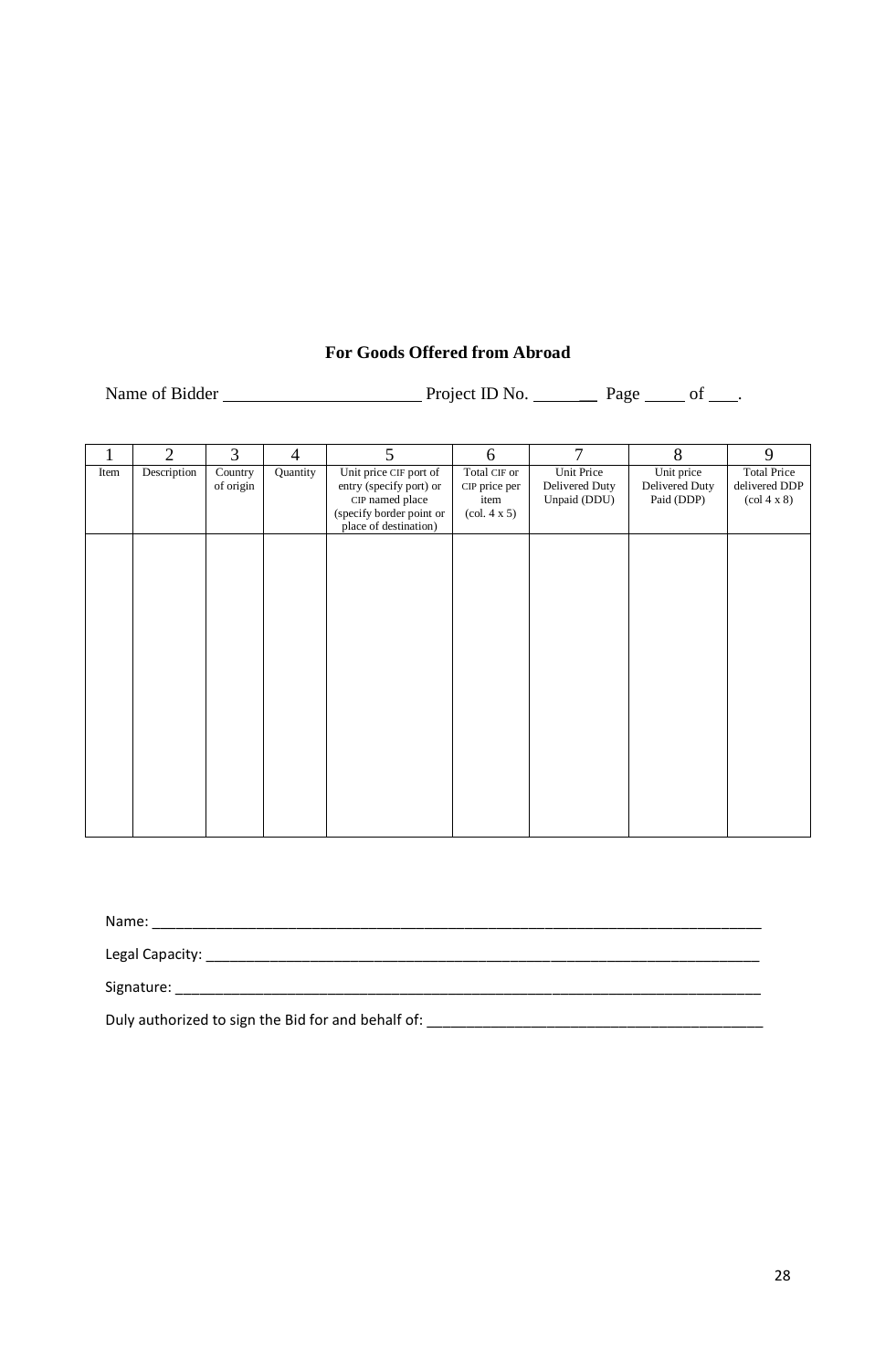## **For Goods Offered From Within the Philippines**

Name of Bidder Project ID No. Page \_\_ of \_\_.

|      | $\mathcal{D}_{\mathcal{A}}$ | 3         | $\overline{4}$ | 5            | 6              | 7            | 8               | 9                                 | 10                                                          |
|------|-----------------------------|-----------|----------------|--------------|----------------|--------------|-----------------|-----------------------------------|-------------------------------------------------------------|
| Item | Description                 | Country   | Quantity       | Unit price   | Transportation | Sales and    | Cost of         | Total Price, per                  | <b>Total Price</b>                                          |
|      |                             | of origin |                | EXW per item | and all other  | other taxes  | Incidental      | unit                              | delivered Final                                             |
|      |                             |           |                |              | costs          | payable if   | Services, if    | $\left(\frac{15+6+7+8}{2}\right)$ | Destination                                                 |
|      |                             |           |                |              | incidental to  | Contract is  | applicable, per |                                   | $\left(\text{col } 9\right)$ x $\left(\text{col } 4\right)$ |
|      |                             |           |                |              | delivery, per  | awarded, per | item            |                                   |                                                             |
|      |                             |           |                |              | item           | item         |                 |                                   |                                                             |
|      |                             |           |                |              |                |              |                 |                                   |                                                             |
|      |                             |           |                |              |                |              |                 |                                   |                                                             |
|      |                             |           |                |              |                |              |                 |                                   |                                                             |
|      |                             |           |                |              |                |              |                 |                                   |                                                             |
|      |                             |           |                |              |                |              |                 |                                   |                                                             |
|      |                             |           |                |              |                |              |                 |                                   |                                                             |
|      |                             |           |                |              |                |              |                 |                                   |                                                             |
|      |                             |           |                |              |                |              |                 |                                   |                                                             |
|      |                             |           |                |              |                |              |                 |                                   |                                                             |
|      |                             |           |                |              |                |              |                 |                                   |                                                             |
|      |                             |           |                |              |                |              |                 |                                   |                                                             |
|      |                             |           |                |              |                |              |                 |                                   |                                                             |
|      |                             |           |                |              |                |              |                 |                                   |                                                             |
|      |                             |           |                |              |                |              |                 |                                   |                                                             |

Name: \_\_\_\_\_\_\_\_\_\_\_\_\_\_\_\_\_\_\_\_\_\_\_\_\_\_\_\_\_\_\_\_\_\_\_\_\_\_\_\_\_\_\_\_\_\_\_\_\_\_\_\_\_\_\_\_\_\_\_\_\_\_\_\_\_\_\_\_\_\_\_\_\_\_\_\_

Legal Capacity: \_\_\_\_\_\_\_\_\_\_\_\_\_\_\_\_\_\_\_\_\_\_\_\_\_\_\_\_\_\_\_\_\_\_\_\_\_\_\_\_\_\_\_\_\_\_\_\_\_\_\_\_\_\_\_\_\_\_\_\_\_\_\_\_\_\_\_\_\_

Signature: \_\_\_\_\_\_\_\_\_\_\_\_\_\_\_\_\_\_\_\_\_\_\_\_\_\_\_\_\_\_\_\_\_\_\_\_\_\_\_\_\_\_\_\_\_\_\_\_\_\_\_\_\_\_\_\_\_\_\_\_\_\_\_\_\_\_\_\_\_\_\_\_\_

Duly authorized to sign the Bid for and behalf of: \_\_\_\_\_\_\_\_\_\_\_\_\_\_\_\_\_\_\_\_\_\_\_\_\_\_\_\_\_\_\_\_\_\_\_\_\_\_\_\_\_\_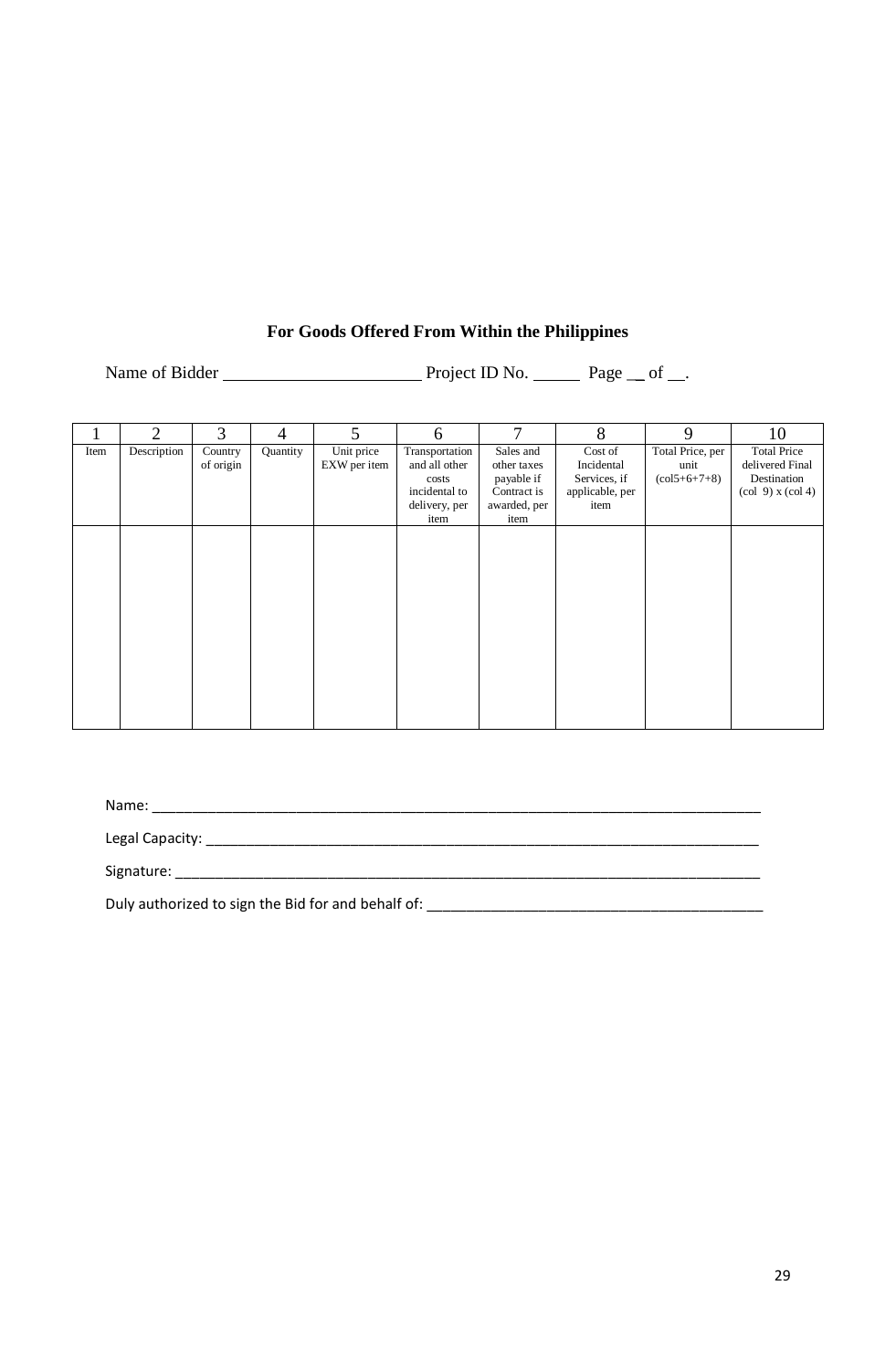#### **BID SECURING DECLARATION** Project Identification No.: [Insert Number]

To: [Insert name and address of the Procuring Entity]

I/We, the undersigned, declare that:

- 1. I/We understand that, according to your conditions, bids must be supported by a Bid Security, which may be in the form of a Bid Securing Declaration.
- 2. I/We accept that: (a) I/we will be automatically disqualified from bidding for any procurement contract with any procuring entity for a period of two (2) years upon receipt of your Blacklisting Order; and, (b) I/we will pay the applicable fine provided under Section 6 of the Guidelines on the Use of Bid Securing Declaration, within fifteen (15) days from receipt of the written demand by the procuring entity for the commission of acts resulting to the enforcement of the bid securing declaration under Section 23.1(b), 34.2, 40.1 and 69.1, except 69.1(f), of the IRR of RA No. 9184; without prejudice to other legal action the government may undertake.
- 3. I/We understand that this Bid Securing Declaration shall cease to be valid on the following circumstances:
	- a. Upon expiration of the bid validity period, or any extension thereof pursuant to your request;
	- b. I am/we are declared ineligible or post-disqualified upon receipt of your notice to such effect, and (i) I/we failed to timely file a request for reconsideration or (ii) I/we filed a waiver to avail the said right; and
	- c. I am/we are declared the bidder with the Lowest Calculated Responsive Bid, and I/we have furnished the performances security and signed the Contract.

IN WITNESS WHEREOF, I/We have hereunto set my/our hand/s this day of [month] [year] at [place of execution].

> [insert NAME OF BIDDER OR ITS AUTHORIZED REPRESETATIVE] [Insert signatory's legal capacity] Affiant

[Jurat] [Format shall be based on the latest Rules on Notarial Practice]

GPPB Resolution No. 16-2020, dated 16 September 2020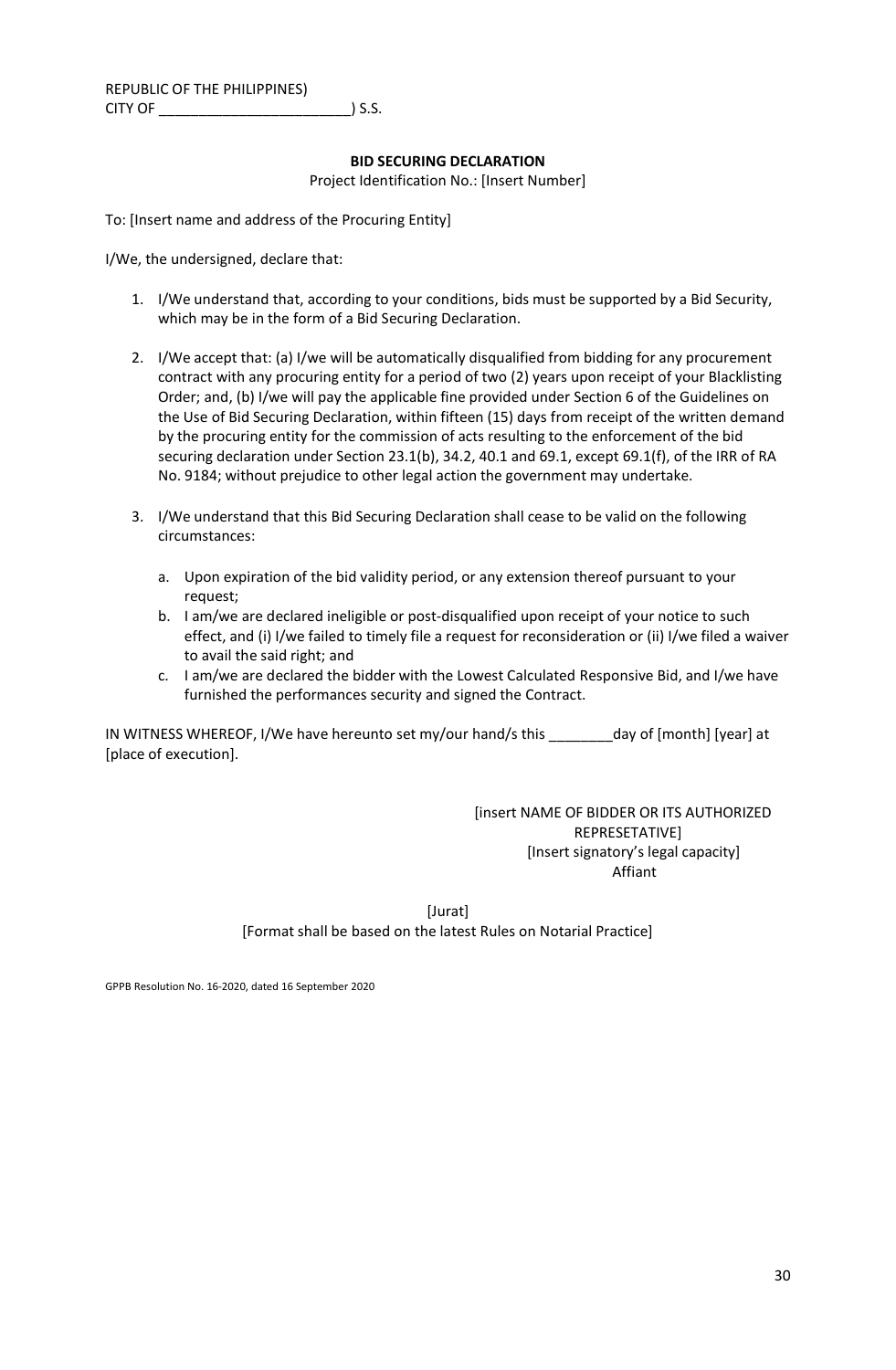THIS AGREEMENT made the \_\_\_\_\_ day of \_\_\_\_\_\_\_\_\_\_ 20\_\_\_\_\_ between *[name of PROCURING ENTITY* of the Philippines (hereinafter called "the Entity") of the one part and *[name of Supplier]* of *[city and country of Supplier]* (hereinafter called "the Supplier") of the other part:

WHEREAS the Entity invited Bids for certain goods and ancillary services, particularly., *[brief description of goods and services]* and has accepted a Bid by the Supplier for the supply of those goods and services in the sum of *[contract price in words and figures in specified currency]* (hereinafter called "the Contract Price").

## NOW THIS AGREEMENT WITNESSETH AS FOLLOWS:

1. In this Agreement words and expressions shall have the same meanings as are respectively assigned to them in the Conditions of Contract referred to.

2. The following documents as required by the 2016 revised Implementing Rules and Regulations of Republic Act No. 9184 shall be deemed to form and be read and construed as integral part of this Agreement, viz.:

- i. Philippine Bidding Documents (PBDs);
	- i. Schedule of Requirements;
	- ii. Technical Specifications;
	- iii. General and Special Conditions of Contract; and
	- iv. Supplemental or Bid Bulletins, if any
- ii. Winning bidder's bid, including the Eligibility requirements, Technical and Financial Proposals, and all other documents or statements submitted;

Bid form, including all documents/statements contained in the Bidder's bidding envelopes, as annexes, and all other documents submitted (e.g., Bidder's response to request for clarifications on the bid), including corrections to the bid, if any, resulting from the Procuring Entity's bid evaluation;

- iii. Performance Security;
- iv. Notice of Award of Contract; and the Bidder's conforme thereto; and
- v. Other Contract documents that may be required by existing laws and/or the Procuring Entity concerned in the PBDs. **Winning bidder agrees that additional contract documents or information prescribed by the GPPB that are subsequently required for submission after the contract execution, such as the Notice to Proceed, Variation Orders, and Warranty Security, shall likewise form part of the Contract**.

3. In consideration of the sum of [total contract price in words and figures] or such other sums as may be ascertained, [Name of the bidder] agrees to [state the object of the contract] in accordance with his/her/its Bid.

4. The [Name of the procuring entity] agrees to pay the above-mentioned sum in accordance with the terms of the Bidding.

IN WITNESS whereof the parties hereto have caused this Agreement to be executed in accordance with the laws of the Republic of the Philippines on the day and year first above written.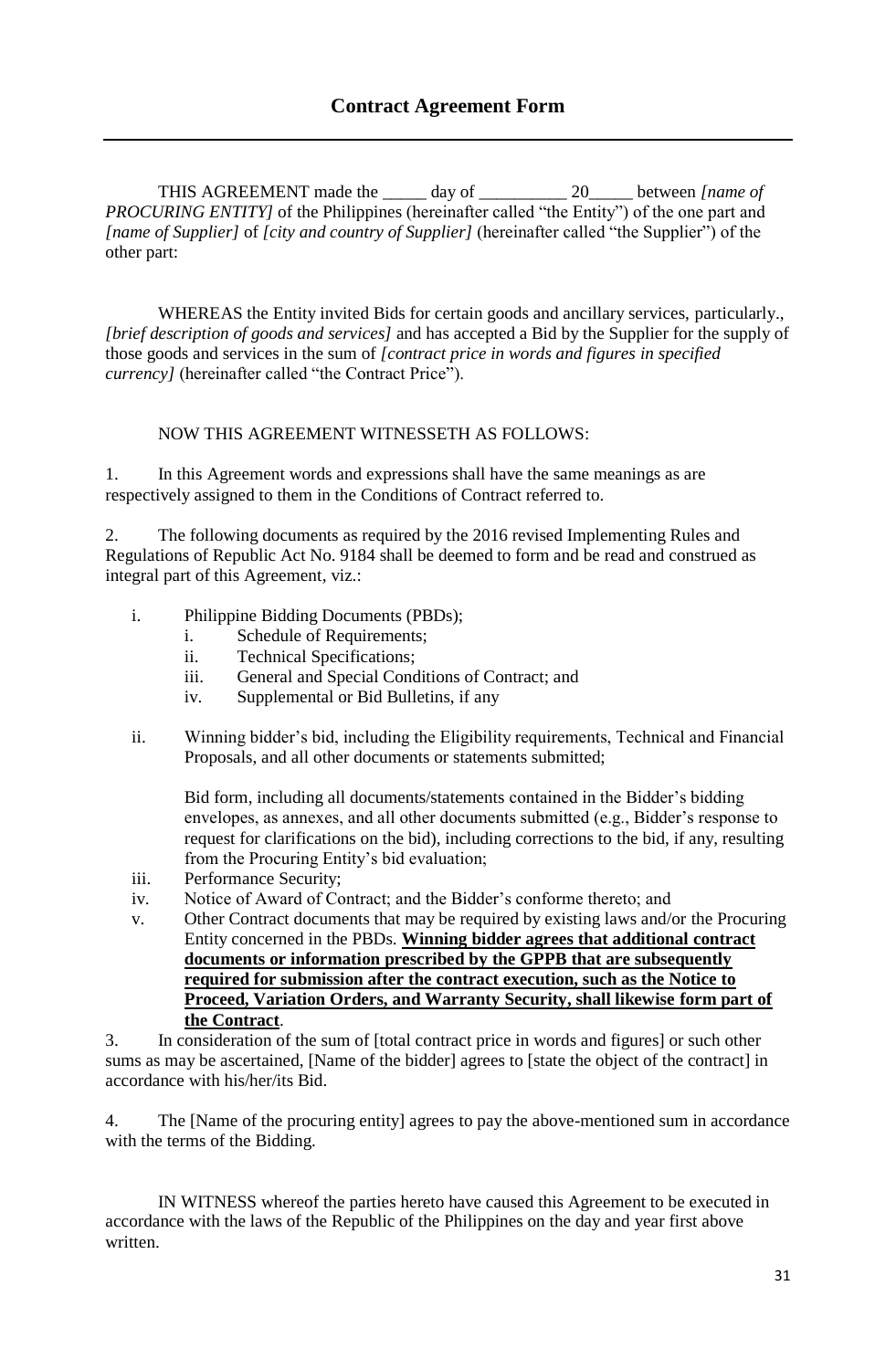[Insert Name and Signature] [Insert Name and Signature]

[Insert Signatory's Legal Capacity] [Insert Signatory's Legal Capacity]

For: for:

[Insert Procuring Entity] [Insert Procuring Entity]

## **Acknowledgment**

[Format shall be based on the latest Rules on Notarial Practice]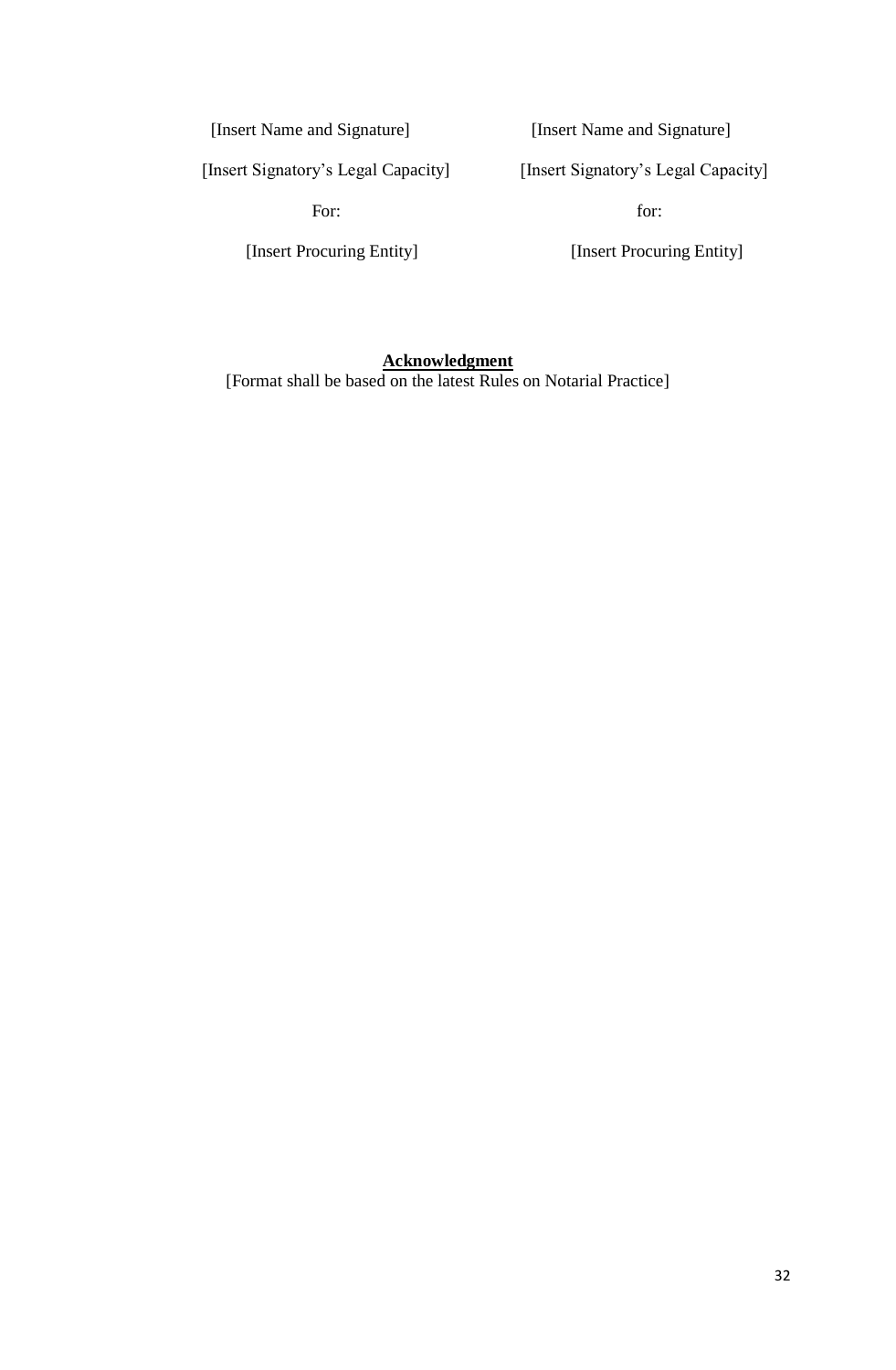## REPUBLIC OF THE PHILIPPINES ) CITY/MUNICIPALITY OF \_\_\_\_\_\_ ) S.S.

### **A F F I D A V I T**

I, *[Name of Affiant]*, of legal age, *[Civil Status]*, *[Nationality]*, and residing at *[Address of Affiant]*, after having been duly sworn in accordance with law, do hereby depose and state that:

#### 1. *[Select one, delete the other:]*

*[If a sole proprietorship]:* I am the sole proprietor or authorized representative of *[Name of Bidder]* with office address at *[address of Bidder]*;

*[If a partnership, corporation, cooperative, or joint venture:]* I am the duly authorized and designated representative of *[Name of Bidder]* with office address at *[address of Bidder]*;

#### 2. *[Select one, delete the other:]*

*[If a sole proprietorship:]* As the owner and sole proprietor, or authorized representative of *[Name of Bidder]*, I have full power and authority to do, execute and perform any and all acts necessary to participate, submit the bid, and to sign and execute the ensuing contract for *[Name of the Project]* of the *[Name of the Procuring Entity]*; as shown in the attached duly notarized Special Power of Attorney;

*[If a partnership, corporation, cooperative, or joint venture:]* I am granted full power and authority to do, execute and perform any and all acts necessary to participate, submit the bid, and to sign and execute the ensuing contract for *[Name of Project]* of the *[Name of the Procuring Entity]* as shown in the attached *[state title of attached document showing proof of authorization (e.g., duly notarized Secretary's Certificate, Board/Partnership Resolution, or Special Power of Attorney, whichever is applicable)]*;

- **3.** *[Name of Bidder]* is not "blacklisted" or barred from bidding by the Government of the Philippines or any of its agencies, offices, corporations, or Local Government Units, foreign government/foreign or international financing institution whose blacklisting rules have been recognized by the Government Procurement Policy Board, **by itself or by relation, membership, association, affiliation, or controlling interest with another blacklisted person or entity as defined and provided for in the Uniform Guidelines on Blacklisting;**
- 4. Each of the documents submitted in satisfaction of the bidding requirements is an authentic copy of the original, complete, and all statements and information provided therein are true and correct;
- 5. *[Name of Bidder]* is authorizing the Head of the Procuring Entity or its duly authorized representative(s) to verify all the documents submitted;

#### 6. *[Select one, delete the rest:]*

*If a sole proprietorship:* I am not related to the Head of the Procuring Entity, members of the Bids and Awards Committee (BAC), the Technical Working Group, and the BAC Secretariat, the head of the Project Management Office or the end-user unit, and the project consultants by consanguinity or affinity up to the third civil degree;